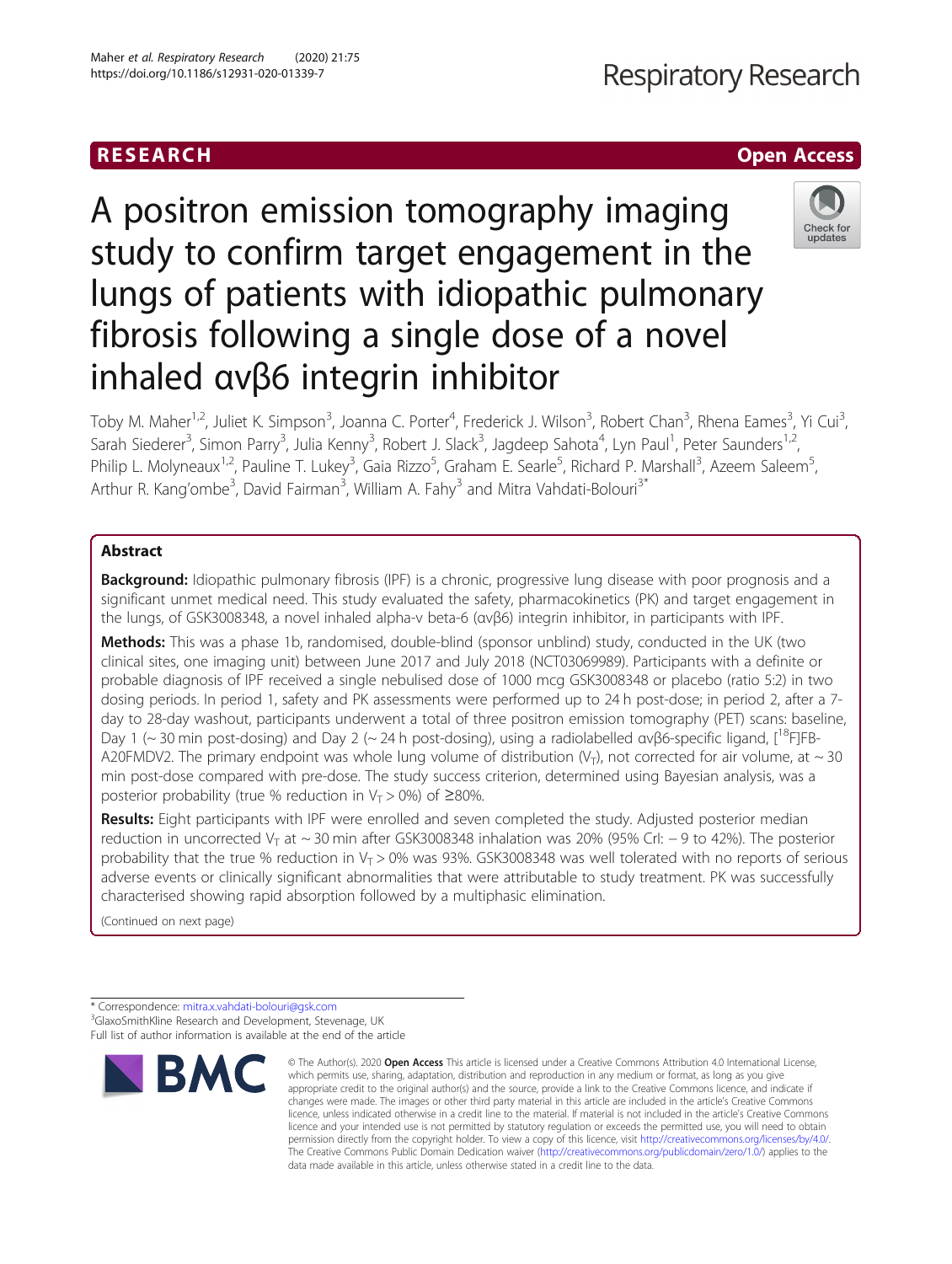#### (Continued from previous page)

**Conclusions:** This study demonstrated engagement of the  $\alpha\beta\beta$  integrin target in the lung following nebulised dosing with GSK3008348 to participants with IPF. To the best of our knowledge this is the first time a target-specific PET radioligand has been used to assess target engagement in the lung, not least for an inhaled drug.

Trial registration: clinicaltrials.gov: [NCT03069989](https://clinicaltrials.gov/ct2/show/NCT03069989); date of registration: 3 March 2017.

Keywords: Alpha-v beta-6, ανβ6, Integrin, Idiopathic pulmonary fibrosis, IPF, positron emission tomography, PET, [<sup>18</sup>F]FB-A20FMDV2, target engagement

#### Background

Idiopathic pulmonary fibrosis (IPF) is a specific form of chronic, progressive interstitial pneumonia of unknown cause [\[1](#page-7-0), [2](#page-7-0)]. It occurs primarily in adults and the clinical course varies amongst diagnosed individuals from slow progression to acute decompensation and death, with a median survival time in untreated patients of just 2 to 4 years [\[1](#page-7-0), [2\]](#page-7-0). Pharmacological treatment is currently limited to two oral anti-fibrotics, pirfenidone and nintedanib, both of which have been shown to reduce the rate of decline in lung function but are associated with significant side effects [[2\]](#page-7-0). There remains a considerable unmet need for new therapies to treat this disease.

The alpha-v beta-6 (αvβ6) integrin has a major role in the activation of transforming growth factor-β (TGFβ), a cytokine that is central to the development of IPF [\[3](#page-7-0)]. The expression of αvβ6 is upregulated in IPF lung tissue [[4\]](#page-7-0), and increased levels of αvβ6 are associated with disease progression and poor prognosis [[5\]](#page-7-0), suggesting that an inhibitor of αvβ6 may provide therapeutic benefits to patients with IPF. GSK3008348 is a novel, small molecule αvβ6 integrin inhibitor that has been developed for inhaled delivery via nebulisation and is the first inhaled compound in this class [[6\]](#page-7-0). In vitro, GSK3008348 demonstrates selective and high affinity binding to the αvβ6 integrin, inducing fast internalisation and degradation of the integrin. In an in vivo mouse model of lung fibrosis, inhaled GSK3008348 inhibited the activation of TGFβ [[7\]](#page-7-0). GSK3008348 has previously been demonstrated to be well tolerated at single doses up to 3000 mcg in healthy human participants, with a pharmacokinetic (PK) profile that was dose proportional at potentially clinically relevant doses [\[8](#page-7-0)].

Positron emission tomography (PET) imaging using the ανβ6-selective  $[$ <sup>18</sup>F]FB-A20FMDV2 PET ligand provides a non-invasive method for measuring αvβ6 expression and a potential model for assessing target engagement of inhaled therapies in the lung [\[9,](#page-7-0) [10](#page-7-0)]. In a study of 15 participants (6 healthy, 9 with pulmonary fibrosis), lung uptake of  $[^{18}F]FB-$ A20FMDV2 measured by lung volume of distribution  $(V_T)$ , a partition co-efficient that acts as a marker of expression of the integrin αvβ6, was successfully quantified. This demonstrated increased expression in IPF compared with healthy participants  $[10]$  $[10]$  $[10]$ . Additionally,  $[^{18}F]FB-A20FMDV2$  was well-tolerated and the PET measures were reproducible over a two-week period. An independent study has recently reported similar results with an alternative αvβ6-specific PET ligand  $([{}^{18}F]FP-R_01-MG-F2)$  [\[11\]](#page-7-0).

The aim of this study was to evaluate the safety, tolerability and PK of GSK3008348 in participants with IPF and to obtain preliminary information on target engagement using the  $[{}^{18}F]FB-A20FMDV2$  PET ligand.

#### Methods

#### Study design

This phase 1b study was conducted at three centres in the UK (two clinical sites [Royal Brompton Hospital and University College London Hospital, London, UK] and one imaging unit [Invicro, London, UK]) between June 2017 and July 2018. The study was designed to comprise up to two cohorts (cohort 2 was optional) (Study 204,715, NCT03069989). In cohort 1, under double-blind (sponsor unblind) conditions, participants were randomised 5:2 to receive a single nebulised dose of either 1000 mcg GSK3008348 or placebo in two dosing periods (Fig. [1\)](#page-2-0).

Dosing period 1 was to assess safety and PK; participants remained in the clinical unit overnight to enable regular safety and PK assessments up to 24 h post-dose. Dosing period 2 was to enable assessment of target engagement. After a wash out period of 7 to 28 days following the first dose, participants attended the imaging unit on an outpatient basis for a pre-dose PET scan (pre-dose PET), to determine baseline levels of pulmonary uptake of the αvβ6-specific tracer, as well as a highresolution computed tomography (HRCT) scan. Following the baseline scan, participants attended the clinical unit for safety assessments and once deemed fit to continue, attended the imaging unit for their second dose of study medication and post-dose PET scans: Day  $1$  [ $\sim$  30 min post-dosing (PET 1)] and Day 2  $\left[\sim 24 \text{ h post-dosing}\right]$ (PET 2)]. There was a maximum of 14 days between the baseline PET scan and the PET scan on Day 1.

Optional cohort 2 was to enable further exploration of the safety of GSK3008348 and/or target engagement if required. Following completion of cohort 1, no safety signals emerged that warranted further investigation and the pre-defined study success criterion for GSK3008348 target engagement was met. This, together with the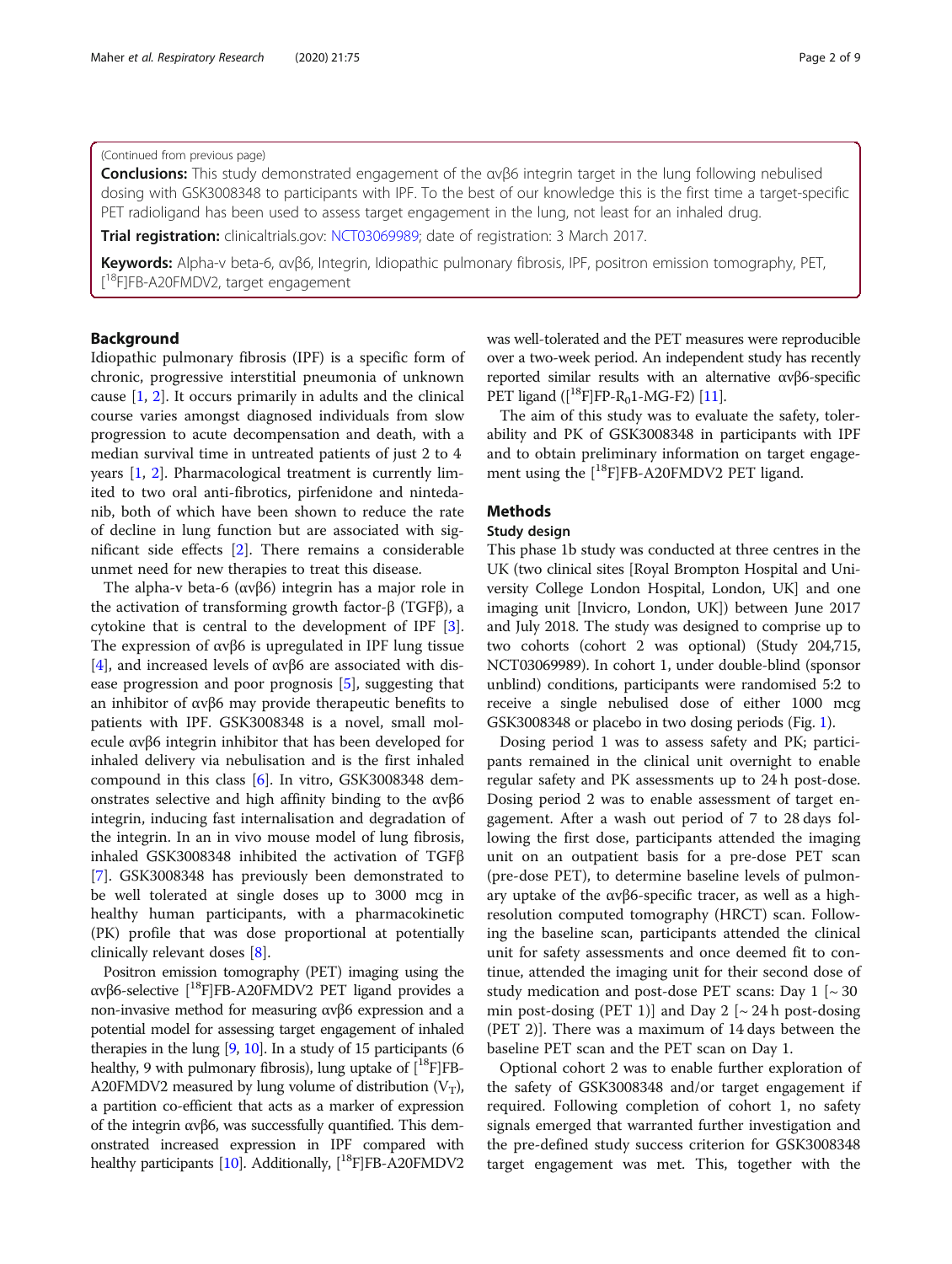<span id="page-2-0"></span>

operational complexities of the study, led to the decision to stop the study prior to progression to cohort 2.

To ensure consistency of nebulised dosing the same model of Philips Sidestream Plus nebuliser (Philips, Guildford, United Kingdom) was used at each site. The 1000 mcg dose was selected for two reasons;

- 1) It was lower than the maximum 3000 mcg dose used in healthy volunteers, which would enable significant safety margins in the event that systemic exposure was higher in IPF patients than healthy volunteers.
- 2) PK from the study in healthy participants [[10](#page-7-0)], demonstrated peak systemic unbound concentrations at 1000 mcg that were significantly in excess of the in vitro dissociation constant (Kd). As lung tissue exposures are likely to be at least as high as the systemic exposure, it was expected that αvβ6 would demonstrate significant engagement at this dose.

The study was approved by the National Research Ethics Service Committee London and the Administration of Radioactive Substances Advisory Committee of the UK. Written informed consent was obtained from all participants.

#### Participants

Eligible participants were male (aged ≥50 years) or female (aged  $\geq 55$  years) with a definite or probable diagnosis of IPF  $[12]$  $[12]$ , forced vital capacity (FVC) > 50% predicted and diffusing capacity of the lungs for carbon monoxide (DLCO) > 40% predicted. Body weight was required to be ≥45 kg and body mass index within the range of  $18.5$  to  $35.0 \text{ kg/m}^2$ . Participants who were currently taking pirfenidone or nintedanib (or who had received either within 30 days of the first dose of study treatment), had a current IPF exacerbation or respiratory tract infection, a post-bronchodilator forced expiratory volume in 1 s  $(FEV_1)/$  FVC ratio < 0.70, or known

hepatic or biliary abnormalities were excluded. Full details of the eligibility criteria can be found on [Clinical-](http://clinicaltrials.gov)[Trials.gov](http://clinicaltrials.gov) ([https://clinicaltrials.gov/ct2/show/NCT0306](https://clinicaltrials.gov/ct2/show/NCT03069989) [9989](https://clinicaltrials.gov/ct2/show/NCT03069989)).

#### PET imaging assessments

Dynamic [18F]FB-A20FMDV2PET scans were acquired using a Siemens PET/CT system Biograph 6 TruePoint with TrueV or a Hi-Rez Biograph 6 (Siemens Healthcare, Erlangen, Germany). Full details of the methodology for image acquisition and analysis have been detailed elsewhere [\[10](#page-7-0)]. In brief, for each PET scan, [ 18F]FB-A20FMDV2 was injected into a cubital or forearm vein through an intravenous cannula and emission data were acquired for up to 90 min. An additional venous cannula was used to collect blood samples throughout the PET scan for quantification of the total and unmetabolized [18F]FB-A20FMDV2-related radioactivity in whole blood and plasma. These data were used alongside the images to derive an input function for the analysis of emission PET data based on a volume of interest (VOI) in the descending aorta. Using time activity curves from the whole lung VOI, PET outcome parameters of dynamic  $V_T$ , a partition coefficient derived using a kinetic model, and static standardised uptake value (SUV), integrated from 10 to 30 mins post tracer administration, were obtained. Both  $V_T$  and SUV measures were expressed with and without correction for air volume – referred to as air-corrected  $V_T$  and SUV and uncorrected  $V_T$  and SUV from here on.

The primary pharmacodynamic endpoint was the change in the uptake of  $[^{18}F]FB-A20FMDV2$  in the whole lung, assessed as uncorrected V $_T$  at  $\sim$  30 min post-dose compared with pre-dose.  $V_T$  was chosen a priori as the appropriate measure to assess uptake of the αvβ6 PET ligand as it intrinsically accounts within the kinetic model for any distributional changes in the ligand, for example altered blood kinetics, that may be caused by the effects of a therapeutic αvβ6 inhibitor.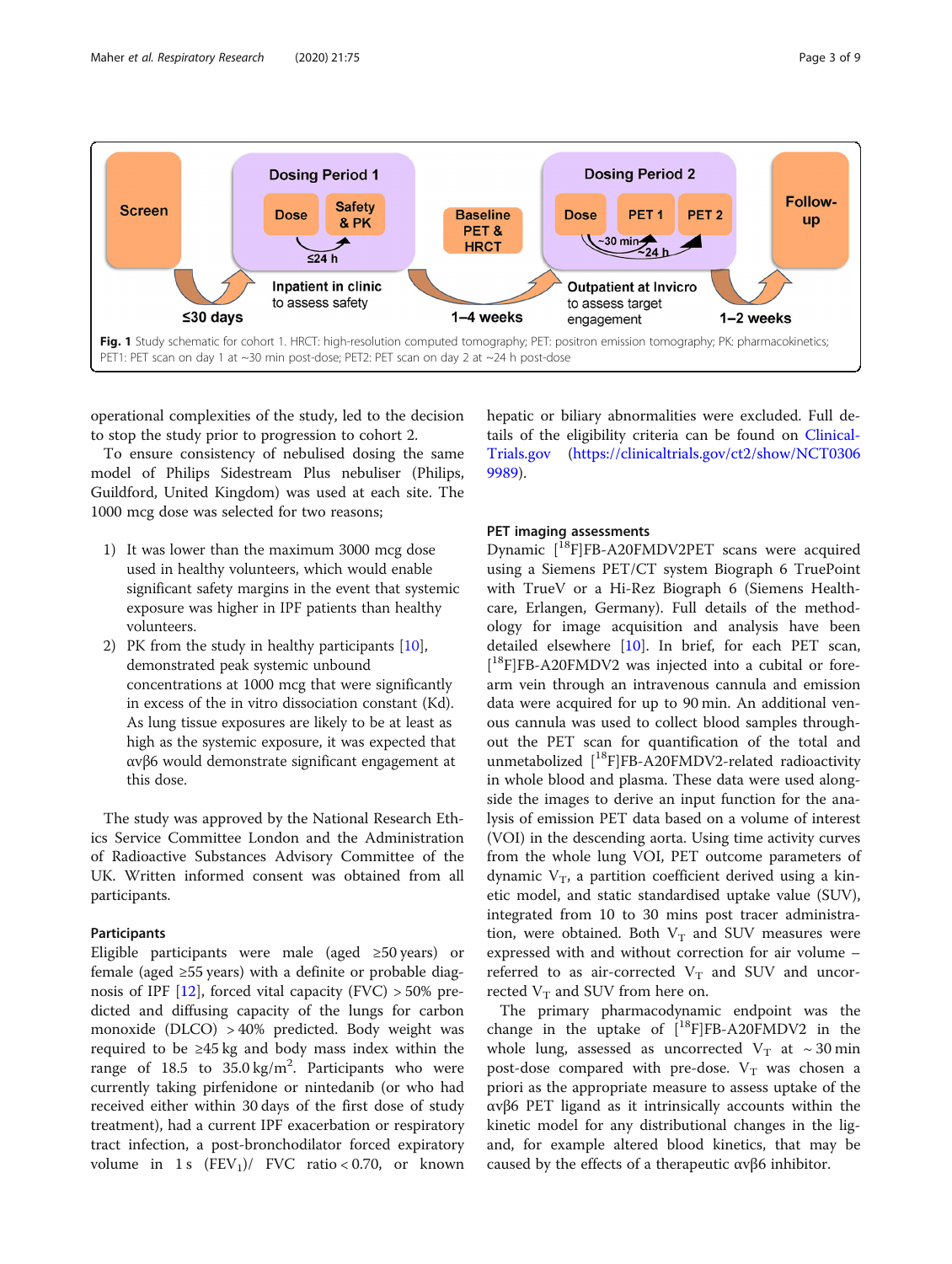The total maximum effective radiation dose received per participant was estimated to be 20.9 mSv [[13](#page-8-0)], comprised of three PET scans each with up to two low-dose computed tomography scans for attenuation correction, and a HRCT scan which was performed once only at baseline in dosing period 2 for anatomical localisation.

#### Safety assessments

Full safety assessments were conducted at screening, pre-dose baseline and at regular intervals during each dosing period, including vital signs (blood pressure, heart rate, respiratory rate and temperature), 12-lead electrocardiograms (ECGs), routine safety laboratory tests and lung function. Oxygen saturation was measured continuously from pre-dose to 4 h post-dose in dosing period 1. Adverse events (AEs) were monitored throughout the study.

#### Pharmacokinetic assessments

PK blood samples (2 mL) were collected at pre-dose, and at 15 and 30 min, 1, 2, 4, 8, 12, 18 and 24 h post-dose in dosing period 1, and on Day 1 (pre-dose, 15 and 30 min, 2 and 4 h post-dose) and Day 2 (on arrival and discharge at the imaging unit) in dosing period 2. Plasma samples were analysed for GSK3008348 using a validated analytical method based on protein precipitation extraction followed by liquid chromatography tandem mass spectrometry (LC-MS/MS) (Covance, Harrogate, UK). The lower limit of quantification for GSK3008348 was 50 pg/ mL using a 50-μL aliquot of human plasma with an upper limit of quantification of 50,000 pg/mL.

#### Statistical methods

A required sample size of five participants in the GSK3008348 group was based on a within-subject standard deviation in uncorrected  $V_T$  between two PET scans of 0.15 and a minimum detectable reduction of 6.2% [[10\]](#page-7-0). The primary endpoint, change in uncorrected  $V_T$ at  $\sim$  30 min post-dose compared with pre-dose, was analysed using a Bayesian repeated measures model assuming non-informative priors of the form  $N$  (mean = 0, SD = 1000) for all model parameters and a Toeplitz covariance matrix. The analysis was based on the PET data from the five participants who received GSK3008348. Placebo participants were included primarily as a comparator for safety assessments. PET data from the placebo participants were included on plots for reference but were not included in the analysis. The adjusted posterior median value of  $V_T$  ratio (PET 1/ Pre-dose PET) was calculated together with corresponding standard deviation and 95% highest posterior density (HPD) credible interval (CrI). The posterior probability that the true ratio PET1/Pre-dose is less than  $1$  (= true % reduction in  $V_T$  at ~30 min compared to Pre-dose > 0%) was calculated and the pre-defined study success criterion was defined as a posterior probability ≥80%. The same Bayesian model was used for the analysis of all other PET derived endpoints.

Safety data were summarised descriptively. GSK3008348 plasma concentration-time data were analysed using standard non-compartmental analysis (WinNonlin Version 7.0). Key parameters derived were: area under the concentrationtime curve from time zero to t, where t is the time of the last quantifiable concentration  $(AUC_{0-t})$ , maximum plasma concentration  $(C_{\text{max}})$  and time to  $C_{\text{max}}$  (T<sub>max</sub>).

#### Results

#### Participant characteristics

A total of eight participants were randomised, five to GSK3008348 and three to placebo; seven completed the study with a PET scan at  $\sim$  30 min post dose (PET 1). Four participants (3 active, 1 placebo) underwent the  $\sim$ 24 h post dose scan (PET 2). One participant in the placebo group was withdrawn due to PET equipment failures as the post dose PET scans could not be rescheduled within the limits of the protocol. The majority of participants were male (7 of 8) with a mean age of 70 and 74 years in the placebo and GSK3008348 groups, respectively (Table [1\)](#page-4-0). Median (range) percent predicted FVC was relatively well preserved in both groups (Placebo: 93% (78–94%); GSK300348: 91% (79– 113%)) whilst median (range) DLCO was reduced (Placebo: 43% (43–50%); GSK300348: 48% (42–54%)).

#### PET imaging results

After single nebulised dosing with GSK3008348, adjusted median uncorrected  $V_T$  at ~ 30 min post-dose decreased from  $1.50$  mL/cm<sup>3</sup> to  $1.20$  mL/cm<sup>3</sup> and a reduction in uncorrected  $V_T$  was observed in all participants in the GSK3008348 group (Fig. [2;](#page-4-0) Additional File [1,](#page-7-0) Table S1). The adjusted posterior median reduction was 20% (95% HPD CrI: −9 to 42%) and the posterior probability that the true % reduction at  $\sim$  30 min post-dose compared with pre-dose > 0%, was 93%, meeting the pre-defined study success criterion (Table [2\)](#page-5-0). The estimated standard deviation of log (PET1/Pre-dose) was 0.16 (Table [2](#page-5-0)). Three of the five participants receiving GSK3008348 had a PET scan at the  $\sim$  24 h timepoint (PET 2) and for all three, uncorrected  $\mathrm{V_{T}}$  increased from the  $\sim 30$  min post-dose levels (Fig. [2\)](#page-4-0) with a median adjusted  $V_T$  of 1.72 mL/cm<sup>3</sup> at this time point (Additional File [1,](#page-7-0) Table S1). The estimated adjusted posterior median ratio of PET2/pre-dose was 1.154 (95% HPD CrI: 0.791, 1.647) and the posterior probability that the true % reduction at  $\sim$  24 h post-dose compared with pre-dose  $> 0\%$ , was 18% (Table [2](#page-5-0)).

Data for air-corrected  $V_T$  showed a similar pattern to uncorrected  $V_T$  with a decrease in signal between PET1 and pre-dose (Additional File [2](#page-7-0), Figure S1). However,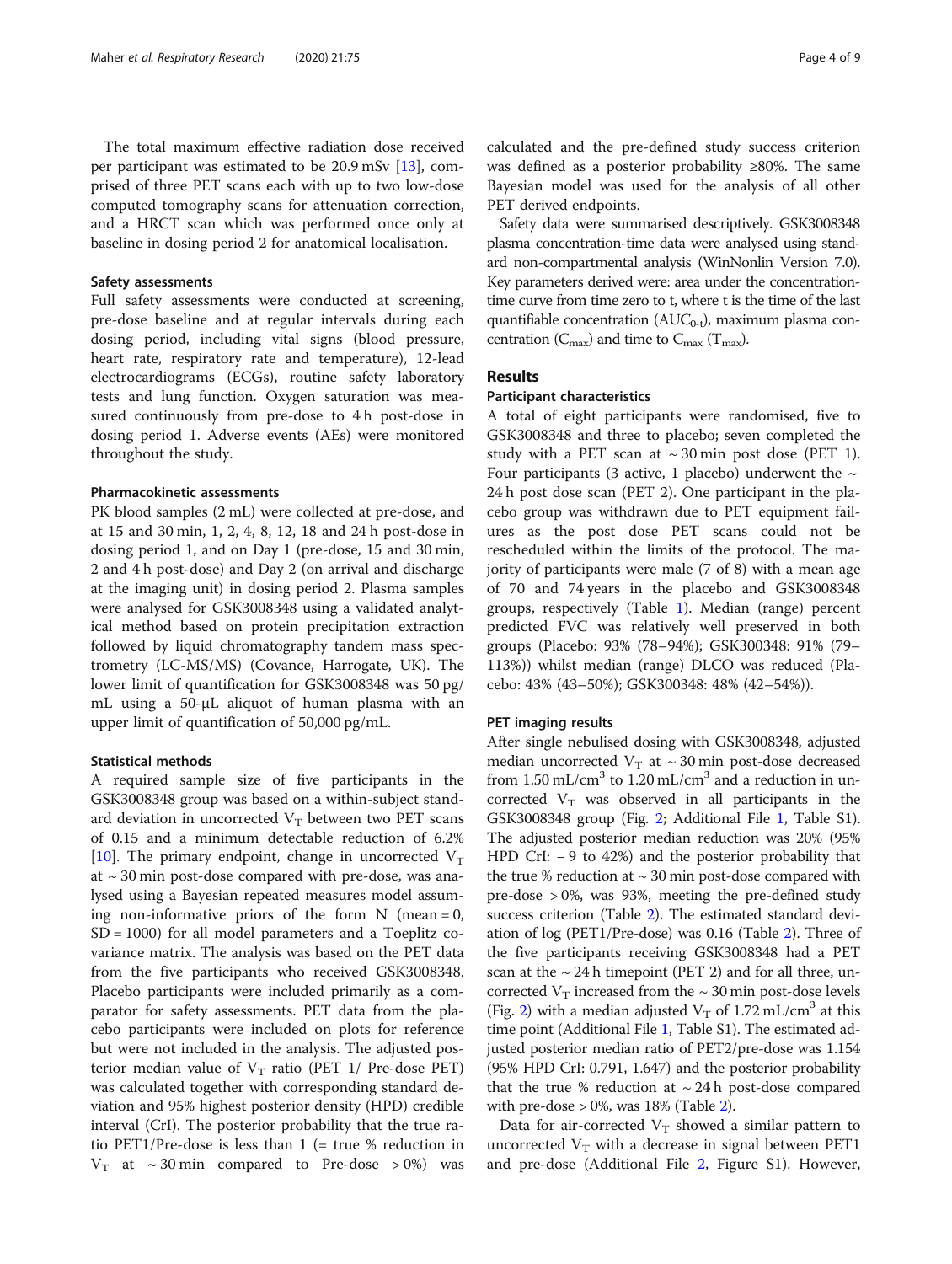#### <span id="page-4-0"></span>Table 1 Demographic and baseline characteristics

|                                                                                                                                         | Placebo<br>$(N = 3)$                                     | GSK3008348 1000 mcg<br>$(N=5)$                               |
|-----------------------------------------------------------------------------------------------------------------------------------------|----------------------------------------------------------|--------------------------------------------------------------|
| Age (years), mean (SD)                                                                                                                  | 70.3(3.1)                                                | 73.6 (2.3)                                                   |
| <b>Males</b> , $n$ $(\%)$                                                                                                               | 3(100)                                                   | 4(80)                                                        |
| <b>BMI (kg/m<sup>2</sup>)</b> , mean (SD)                                                                                               | 31.4(1.1)                                                | 27.9(1.9)                                                    |
| Race, $n$ $(\%)$                                                                                                                        |                                                          |                                                              |
| White/Caucasian/European heritage                                                                                                       | 3(100)                                                   | 5(100)                                                       |
| Lung function                                                                                                                           |                                                          |                                                              |
| FVC percent predicted (%), median (range)<br>$FEV1$ percent predicted (%), median (range)<br>DLCO percent predicted (%), median (range) | 92.6 (77.9-93.6)<br>90.0 (89.8-99.2)<br>43.3 (43.0-50.1) | 91.0 (78.5-113.4)<br>99.0 (71.4-123.9)<br>48.0 (41.7 - 53.5) |

BMI body mass index

the results for SUV (air-corrected and uncorrected) showed a different pattern to the  $V_T$  and did not show a decrease in signal between PET 1 and pre-dose (Additional File [3,](#page-7-0) Figure S2a and Figure S2b).

#### Safety results

Six AEs were reported across four participants, three in the GSK3008348 group and one in the placebo group (Table [3](#page-5-0)). All AEs were mild in intensity and none were considered treatment related. There were no SAEs reported and no participant withdrawals from the study as a result of safety findings. Furthermore, no clinically significant abnormalities that were attributable to study treatment were reported for clinical laboratory evaluations, ECGs, vital signs or lung function assessments.



Fig. 2 Summary of adjusted medians of uncorrected VT, (mL/cm3) of [18F]FBA20FMDV2 and individual patient profiles. PET1: PET scan on day 1 at ~30 min post-dose; PET2: PET scan on day 2 at ~24 h post-dose. The adjusted medians (with 95% Cr I) were calculated from a Bayesian repeated measures model using data from participants on the GSK3008348 1000 mcg arm only and is indicated by a thicker line and filled triangles. Data for individual participants dosed with GSK300834 are shown with dotted lines linking the data. Individual subject data is shown for participants on GSK3008348 1000 mcg (red symbols) and placebo (green symbols). The PET data from the placebo participants are included on plots for reference, but were not included in the analysis.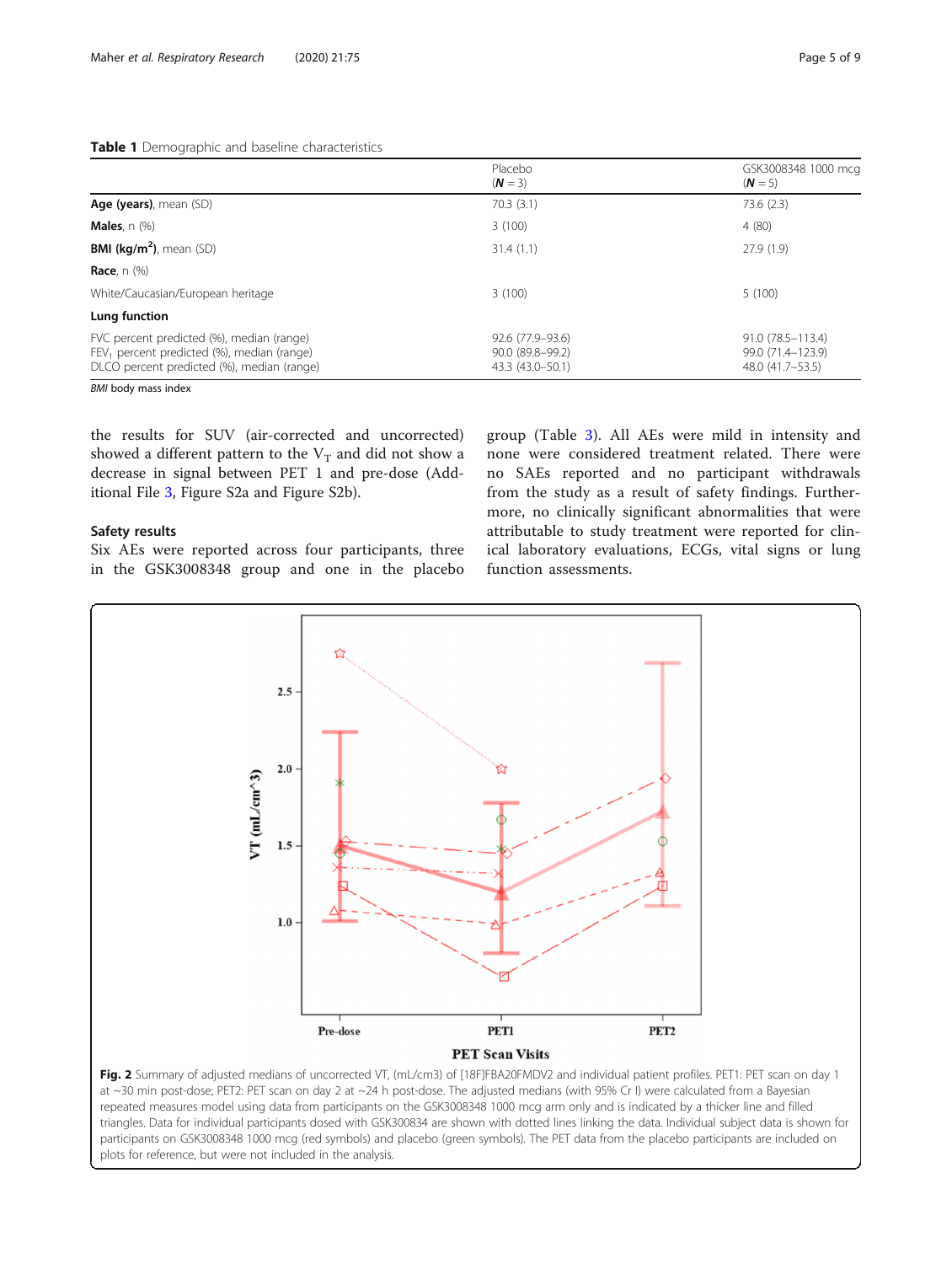| Parameter     | Adjusted Median of Ratio | 95% HPD Crl of Ratio | SD Logs of Ratio | Probability (True Ratio $< 1.0$ ) |
|---------------|--------------------------|----------------------|------------------|-----------------------------------|
| PET1/Pre-dose | 0.797                    | (0.578, 1.087)       | 0.1576           | 0.934                             |
| PET2/Pre-dose | .154                     | (0.791, 1.647)       | 0.1779           | 0.175                             |
| PET2/PET1     | .446                     | (0.984, 2.083)       | 0.1868           | 0.030                             |

<span id="page-5-0"></span>**Table 2** Adjusted posterior median ratios of uncorrected V<sub>T</sub> (mL/cm<sup>3</sup>)

HPD Crl Highest posterior density credible interval; PET positron emission tomography; PET1 PET scan on day 1 at ~30 min post-dose (n = 5); PET2 PET scan on day 2 at  $\sim$  24 h post-dose ( $n = 3$ )

PET data from the placebo participants were included on plots for reference but were not included in the analysis

#### Pharmacokinetic results

The plasma concentration-time profiles indicated rapid absorption of GSK3008348 (median  $T_{\text{max}}$  of 0.5 h) followed by a rapid decline in plasma concentrations up to 4 h post-dose and a slower decline thereafter (Fig. [3](#page-6-0), Table [4](#page-6-0)). Plasma concentrations were measurable up to 24 h post-dose in period 1 and 30 h post-dose in period 2 with the exception of two participants whose last sampling time was 22 h. Systemic exposure to GSK3008348, as measured by geometric mean  $AUC_{0-t}$  and  $C_{\text{max}}$  did not appear markedly different between Dosing periods 1 and 2. Between subject variability (%CVb) in total systemic exposure ( $AUC_{0-t}$  and  $C_{\text{max}}$ ) to GSK3008348 was moderate (range 31 to 58%).

#### **Discussion**

This was the first study to evaluate the effects of the inhaled αvβ6 integrin inhibitor, GSK3008348, in an IPF population not currently treated with pirfenidone or nintedanib. The participants in this study were typical of an IPF population,  $80\%$  male and with a mean age  $> 70$ years. The majority of participants had preserved FVC (median % predicted > 90%) but significantly impaired DLCO (median % predicted of 43.3% in the placebo group and 48% in the active treatment group) demonstrating the impact of fibrosis on gas transfer. A single nebulised 1000 mcg dose of GSK3008348 inhibited the uptake of the specific PET ligand  $[{}^{18}F]FB-A20FMDV2$  in the lung at  $\sim$  30 min post-dose, providing evidence of target engagement with the αvβ6 integrin receptor, but not at  $\sim$  24 h, indicating that the duration of target engagement was less than 24 h, consistent with a priori PK/PD modelling. Single doses of 1000 mcg of

Table 3 Summary of all adverse events by treatment group

|                                             | Placebo<br>$(N = 3)$ | GSK3008348<br>1000 mcg<br>$(N = 5)$ |
|---------------------------------------------|----------------------|-------------------------------------|
| Number of participants with any AE, $n$ (%) | 1(33)                | 3(60)                               |
| Diarrhoea                                   | 1(33)                | 0                                   |
| Urinary tract infection                     | 0                    | 1(20)                               |
| Headache                                    | $\Omega$             | 1(20)                               |
| Contact dermatitis                          | $\Omega$             | 1(20)                               |
| Tooth extraction                            | $\Omega$             | 1 (20)                              |

GSK3008348 were well tolerated, and PK was generally consistent with that observed for healthy volunteers [\[8](#page-7-0)].

All participants dosed with GSK3008348 showed a reduction in uncorrected  $V_T$ , the primary endpoint, thus supporting the robustness of this finding. It is recognised that the treatment response differed between participants. It is difficult to explain the reasons for this in such a small study, but possible explanations include differences in drug exposure in the lungs and disease severity or activity. The variability (SD) of the data in the active group was 0.16, comparing favourably with the value of 0.15 assumed in the sample size calculations during study design, which were based on the test-retest variability measured in a previous enabling study, where PET scans were repeated  $\sim$  12 days apart in patients with IPF [[10](#page-7-0)].

The rationale for selecting uncorrected  $V_T$  as the primary endpoint was well considered when designing this study. IPF is characterized by interstitial pneumonia together with fibrosis and the distribution of air, fibrosis and blood in the lung varies according to the stage of fibrosis, all important factors to consider when interpreting lung  $[^{18}F]FB-A20FMDV2$  uptake  $[14]$  $[14]$ . V<sub>T</sub> was chosen as the appropriate measure to assess the uptake of the αvβ6 PET ligand as, unlike SUV, it accounts for any distributional changes in the ligand that may be caused by a therapeutic αvβ6 inhibitor. This selection was corroborated as SUV indeed showed a different pattern to the  $V_T$  and did not decrease between PET 1 and pre-dose, strongly suggesting that distributional changes were relevant as expected.

The decision to use uncorrected rather than aircorrected  $V_T$  as the primary endpoint was based on the assumption that the fraction of air in the lung would be unchanged for an individual participant in this shortduration study. The relative changes in the post-dose air-corrected  $V_T$  were similar to those for uncorrected  $V_T$ , justifying this assumption. As the reduction from pre-dose to  $\sim$  30-min post-dose air-corrected V<sub>T</sub> also met the pre-defined success criterion, this further supported the primary endpoint results.

The data presented here are insufficient alone to allow interpretation of how the 20% reduction in uncorrected  $V_T$  relates to the level of target engagement. However, putting these results into context, it is comparable to the 17% difference seen between IPF and healthy participants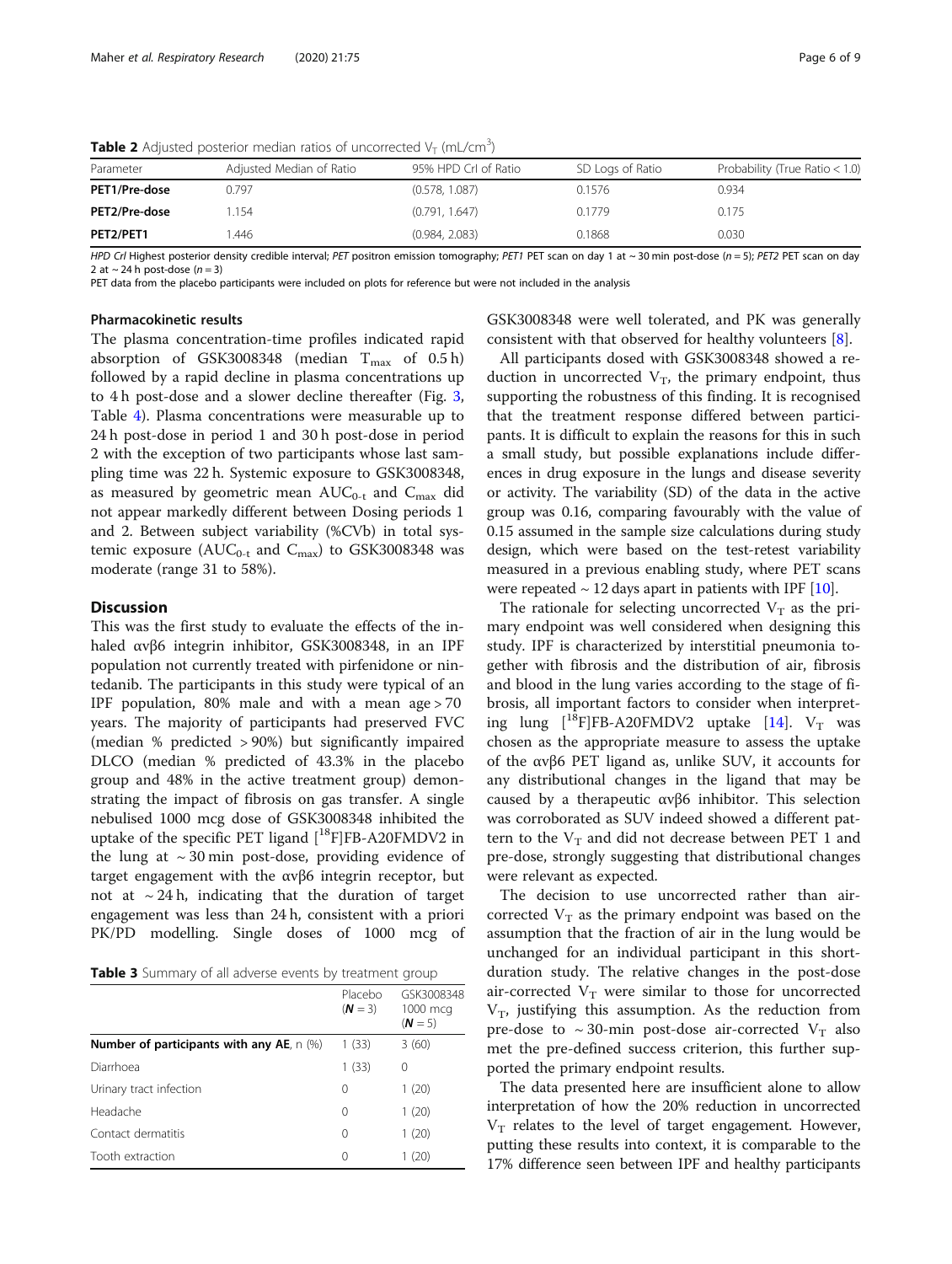<span id="page-6-0"></span>

in air-corrected  $V_T$  [[10](#page-7-0)], suggesting that it is a meaningful change. In making this comparison it is important to consider that some of the difference in PET signal between IPF and healthy participants will be due to reduced air fraction in IPF lungs, hence the difference in air-corrected  $V_T$  (which is smaller than the difference in uncorrected  $V_T$ ) is the appropriate comparator. In any case, the consistency in the relative change of uncorrected and aircorrected  $V_T$  values in the current study add further credence to the robustness of the result.

Data on uncorrected  $V_T$  at  $\sim$  24 h post-dose, available for three out of five participants receiving GSK3008348, returned to approximate baseline levels - in line with a priori modelling that indicated the duration of action would be less than 24 h and hence not supporting a once daily dosing regimen for this drug. However, further study would be required to characterise the drug's duration of action fully.

In this preliminary study in IPF patients, inhaled GSK3008348 was well tolerated with no AEs or clinically relevant findings attributable to treatment. The PK profile following single inhaled dosing demonstrated rapid absorption and multi-phasic elimination of GSK3008348. Furthermore, there was significant overlap in systemic exposure ( $C_{\text{max}}$  and AUC) to GSK3008348 in IPF patients compared with healthy participants following a 1000 mcg single dose [\[8\]](#page-7-0).

#### Conclusion

This first-time in patient IPF study successfully demonstrated that a nebulised 1000 mcg dose of GSK3008348 inhibited the uptake in the lung of a target-specific PET ligand for the αvβ6 integrin at  $\sim$ 30 min but not at  $\sim$  24 h post-dose, providing evidence of target engagement and indicating a duration of target engagement of less than 24 h. Further study would be required to confirm the level of target engagement and to assess its impact on downstream pharmacology. GSK3008348 was well tolerated and PK was consistent with the PK profile shown in healthy subjects. To the best of our knowledge, this is the first time that a target-specific radioligand has been used to assess target engagement of a putative

Table 4 Summary of Derived Plasma GSK3008348 Pharmacokinetic Parameters

| <b>TWAIG</b> T JUITINITY OF DETICATIONING GUIDOOOJ TO FINITIACOMITENE FUNITICLED |   |          |                |                   |      |  |  |
|----------------------------------------------------------------------------------|---|----------|----------------|-------------------|------|--|--|
| PK Parameter (units)                                                             | N | Period   | Geometric Mean | 95% CI            | %CVb |  |  |
| $AUC(0-t)$<br>$(h * pq/mL)$                                                      |   | Period 1 | 64,638         | (33,065, 126,362) | 58   |  |  |
|                                                                                  |   | Period 2 | 66,123         | (39,036, 112,005) | 44   |  |  |
| $C_{\text{max}}$<br>(pq/mL)                                                      |   | Period 1 | 14,050         | (8876, 22, 243)   | 38   |  |  |
|                                                                                  |   | Period 2 | 10,418         | (7191, 15,094)    | 31   |  |  |
| $T_{\text{max}}$ <sup>1</sup><br>(h)                                             |   | Period 1 | 0.50           | $(0.4 - 0.5)$     |      |  |  |
|                                                                                  |   | Period 2 | 0.47           | $(0.4 - 0.5)$     |      |  |  |

 $AUC_{0-1}$  area under the concentration-time curve from time zero to time of last quantifiable concentration;  $C_{max}$  maximum plasma concentration;  $T_{max}$  time to maximum plasma concentration

<sup>1</sup>T<sub>max</sub> expressed as median (range)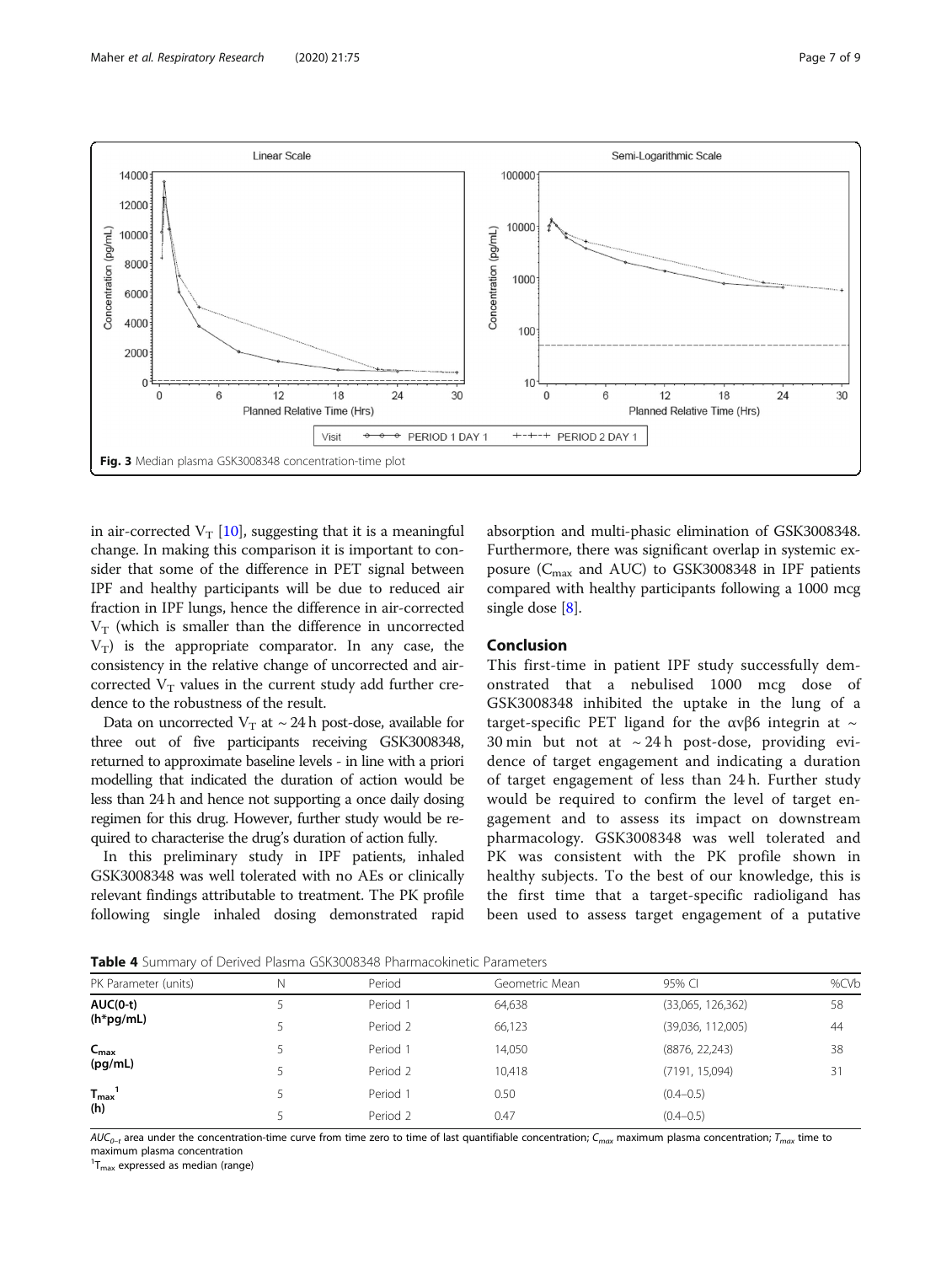<span id="page-7-0"></span>therapeutic compound in the lung, demonstrating proof of principle that PET imaging can enhance the understanding of pharmacology in early pulmonary drug development.

#### Supplementary information

Supplementary information accompanies this paper at [https://doi.org/10.](https://doi.org/10.1186/s12931-020-01339-7) [1186/s12931-020-01339-7](https://doi.org/10.1186/s12931-020-01339-7).

Additional file 1: Uncorrected Volume of Distribution VT: Table S1. Adjusted posterior median uncorrected VT (mL/cm<sup>3</sup>).

Additional file 2: Air-corrected  $V<sub>T</sub>$ ; Figure S1. Summary of adjusted medians of air-corrected  $V_T$ , (mL/cm<sup>3</sup>) of  $[^{18}$ FJFB-A20FMDV2 and individual patient profiles

Additional file 3: Uncorrected and air-corrected Standardised Uptake Values (SUV): Figure S2a. Summary of adjusted medians of uncorrected SUV (g/mL) of [<sup>18</sup>F]FB-A20FMDV2 and individual patient profiles; Figure S2b. Summary of adjusted medians of air-corrected SUV (g/mL) of [  ${}^{8}$ FIFB-A20FMDV2 and individual patient profiles

#### Abbreviations

AE: Adverse event; ανβ6: Alpha-v beta-6; AUC<sub>0-t</sub>: Area under the concentration-time curve from time zero to time of last quantifiable concentration; BMI: Body mass index; CrI: Credible interval; C<sub>max</sub>: Maximum plasma concentration; CVb: Between subject coefficient of variation; DLCO: Diffusing capacity of the lungs for carbon monoxide; ECG: Electrocardiogram; FEV<sub>1</sub>: Forced expiratory volume in 1 s; FVC: Forced vital capacity; HRCT: Highresolution computed tomography; HPD: Highest posterior density; IPF: Idiopathic pulmonary fibrosis; Kd: Dissociation constant; LC-MS/ MS: Liquid chromatography tandem mass spectrometry; PET: Positron emission tomography; PET1: Positron emission tomography scan on Day 1,  $\sim$  30 min post-dosing; PET2: Positron emission tomography scan on Day 2,  $\sim$ 24 h post-dosing; PK: Pharmacokinetics; SUV: Standard uptake value; TGFβ: Transforming growth factor-β; T<sub>max</sub>: Time to maximum plasma concentration; VOI: Volume of interest;  $V_T$ : Volume of distribution

#### Acknowledgements

Editorial support was provided by Kate Hollingworth of Continuous Improvement Ltd. and funded by GSK.

#### Authors' contributions

Substantial contributions to study concept and design: TMM, JCP, JS, JKS, RC, RE, YC, SP, JK, RJS, FJW, PTL, RPM, ARK, DF, WAF, MVB. Data acquisition: TMM, JCC, JS, PLM, PS, LP, GR, GES, AS. Data analysis and interpretation: GR, GES, AS, JKS, RC, RE, YC, SS, SP, RJS, FJW, ARK, WAF, MVB. All authors have revised the work critically for important intellectual content and have provided final approval of the version to be published. Authors give their agreement to be accountable for all aspects of the work in ensuring that questions related to the accuracy or integrity of any part of the work are appropriately investigated and resolved. The author(s) read and approved the final manuscript.

#### Funding

This study was funded by GlaxoSmithKline (GSK; study number 204715, NCT03069989) and was facilitated by the NOCRI Respiratory Translational Research Partnership. Part of this work was undertaken at UCLH/UCL BRC and Clinical Research Facility who received a proportion of funding from the Department of Health's NIHR Biomedical Research Centres funding scheme.

#### Availability of data and materials

Anonymized individual participant data and study documents can be requested for further research from: <https://www.clinicalstudydatarequest.com>

#### Ethics approval and consent to participate

The study was approved by the London - Central Research Ethics Committee, UK (reference 17/LO/0284; IRAS: 221453), Medicine and Healthcare Products Regulatory Agency (MHRA; EudraCT number: 2016– 003674-41) and permission to administer radioisotopes was obtained from the Administration of Radioactive Substances Advisory Committee of the UK

(Ref: 630/3925/36090). Written informed consent was obtained from all participants prior to participation.

#### Consent for publication

Not applicable.

#### Competing interests

TMM has received consultancy fees and, via his institution, has received research funding from GlaxoSmithKline (GSK). JCP received funding from GSK for a clinical fellow but received no personal fees and has no other disclosures. PLM via his institution has received industry-academic funding from AstraZeneca and has received speaker and consultancy fees from Boehringer Ingelheim and Hoffman-La Roche which fall outside the submitted work. GR, GES and AS are employees of Invicro; and GES and AS are former employees of GSK. JKS, FJW, RC, RE, YC, SS, SP, JK, DF, WAH and MVB are employees of and shareholders in GSK. PTL is a former employee of and owns shares in GSK and is now an independent consultant (Target to Treatment Consulting Ltd). RJS, RPM and ARK are former employees of and current shareholders in GSK. JS, LP and PS declare they have no competing interests.

#### Author details

<sup>1</sup> Royal Brompton Hospital, London, UK. <sup>2</sup> National Heart and Lung Institute Imperial College London, London, UK. <sup>3</sup>GlaxoSmithKline Research and Development, Stevenage, UK. <sup>4</sup>University College London Hospital, London UK. <sup>5</sup>Invicro, A Konica Minolta Company, London, UK

## Received: 23 December 2019 Accepted: 18 March 2020

#### References

- Thomson CC, Duggal A, Bice T, Lederer DJ, Wilson KC, Raghu G. 2018 clinical practice guideline summary for clinicians: diagnosis of idiopathic pulmonary fibrosis. Ann Am Thorac Soc. 2019;16:285–90.
- 2. Raghu G. Pharmacotherapy for idiopathic pulmonary fibrosis: current landscape and future potential. Eur Respir Rev. 2017;26:170071.
- 3. Goodwin A, Jenkins G. Role of integrin-mediated TGFβ activation in the pathogenesis of pulmonary fibrosis. Biochem Soc Trans. 2009;37:849–54.
- 4. Slack RJ, Fisher AJ, Denyer JC, Flint DJ, Pyne S. Quantification of αvβ6 integrin expression in normal and fibrotic human lung tissue. Proc Brit Pharmacol Soc. 2015;13(1):P022.
- 5. Saini G, Porte J, Weinreb PH, Violette SM, Wallace WA, McKeever TM, Jenkins G. αvβ6 integrin may be a potential prognostic biomarker in interstitial lung disease. Eur Respir J. 2015;46:486–94.
- 6. Procopiou PA, Anderson NA, Barrett J, Barrett TN, Crawford MHJ, Fallon BJ, et al. Discovery of ( S)-3-(3-(3,5-Dimethyl-1 H-pyrazol-1-yl)phenyl)-4-(( R)- 3-(2-(5,6,7,8-tetrahydro-1,8-naphthyridin-2-yl)ethyl)pyrrolidin-1-yl) butanoic acid, a Nonpeptidic αvβ6 integrin inhibitor for the inhaled treatment of idiopathic pulmonary fibrosis. J Med Chem. 2018;61:8417–43.
- 7. Slack R, John A, Forty E, Mercer P, Graves R, Pun T, et al. Discovery of a novel, high affinity, small molecule αvβ6 inhibitor for the treatment of idiopathic pulmonary fibrosis. QJM. 2016;109(Suppl 1):S60.
- Maden CH, Fairman D, Chalker M, Costa MJ, Fahy WA, Garman N, et al. Safety, tolerability and pharmacokinetics of GSK3008348, a novel integrin αvβ6 inhibitor, in healthy participants. Eur J Clin Pharmacol. 2018;74:701–9.
- 9. Hausner SH, DiCara D, Marik J, Marshall JF, Sutcliffe JL. Use of a peptide derived from foot-and-mouth disease virus for the noninvasive imaging of human cancer: generation and evaluation of 4-[<sup>18</sup>F] fluorobenzoyl A20FMDV2 for in vivo imaging of integrin alphavbeta6 expression with positron emission tomography. Cancer Res. 2007;67:7833–40.
- 10. Lukey PT, Coello C, Gunn R, Parker C, Wilson FJ, Saleem A, et al. Clinical quantification of the integrin αvβ6 by [18F]FB-A20FMDV2 positron emission tomography in healthy and fibrotic human lung (PETAL Study). Eur J Nucl Med Mol Imaging. 2020;47:967–79.
- 11. Kimura RH, Wang L, Shen B, Huo L, Tummers W, Filipp FV, et al. Evaluation of integrin αvβ6 cystine knot PET tracers to detect cancer and idiopathic pulmonary fibrosis. Nat Commun. 2019;10(1):4673.
- 12. Raghu G, Collard HR, Egan JJ, Martinez FJ, Behr J, Brown KK, et al, on behalf of the ATS/ERS/JRS/ALAT Committee on Idiopathic Pulmonary Fibrosis. An official ATS/ERS/JRS/ALAT statement: Idiopathic pulmonary fibrosis: Evidence-based guidelines for diagnosis and management. Am J Respir Crit Care Med. 2011;183:788–24.